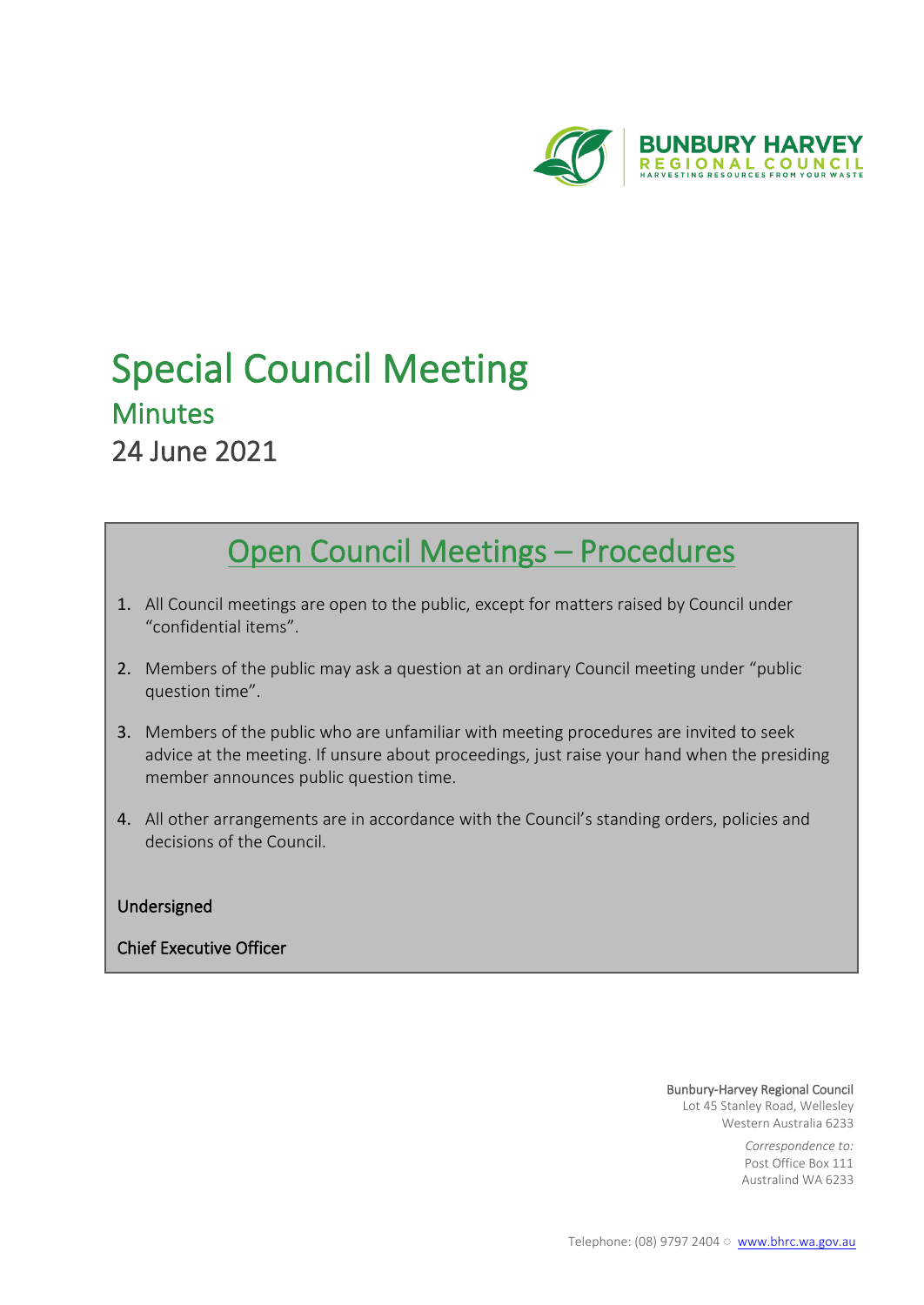### **Table of Contents**

| 1.                 |                                                                                     |  |  |  |  |  |
|--------------------|-------------------------------------------------------------------------------------|--|--|--|--|--|
| 2.                 |                                                                                     |  |  |  |  |  |
| 2.1                |                                                                                     |  |  |  |  |  |
| 2.2                |                                                                                     |  |  |  |  |  |
| 3.                 |                                                                                     |  |  |  |  |  |
| 4.                 |                                                                                     |  |  |  |  |  |
| 5.                 | 5                                                                                   |  |  |  |  |  |
| 6.                 | 5<br><b>CONTRACTOR</b>                                                              |  |  |  |  |  |
| 7.                 |                                                                                     |  |  |  |  |  |
| 8.                 | Declarations of Interests.                                                          |  |  |  |  |  |
| 9.                 |                                                                                     |  |  |  |  |  |
|                    |                                                                                     |  |  |  |  |  |
|                    | 5                                                                                   |  |  |  |  |  |
|                    | 12. Elected Member motions of which previous notice has been given 5                |  |  |  |  |  |
|                    | 13. Urgent business approved by the person presiding or by decision of the Council5 |  |  |  |  |  |
|                    |                                                                                     |  |  |  |  |  |
|                    |                                                                                     |  |  |  |  |  |
|                    |                                                                                     |  |  |  |  |  |
| <b>ATTACHMENTS</b> |                                                                                     |  |  |  |  |  |

Attachment 1 - Confidential Report CRUSC2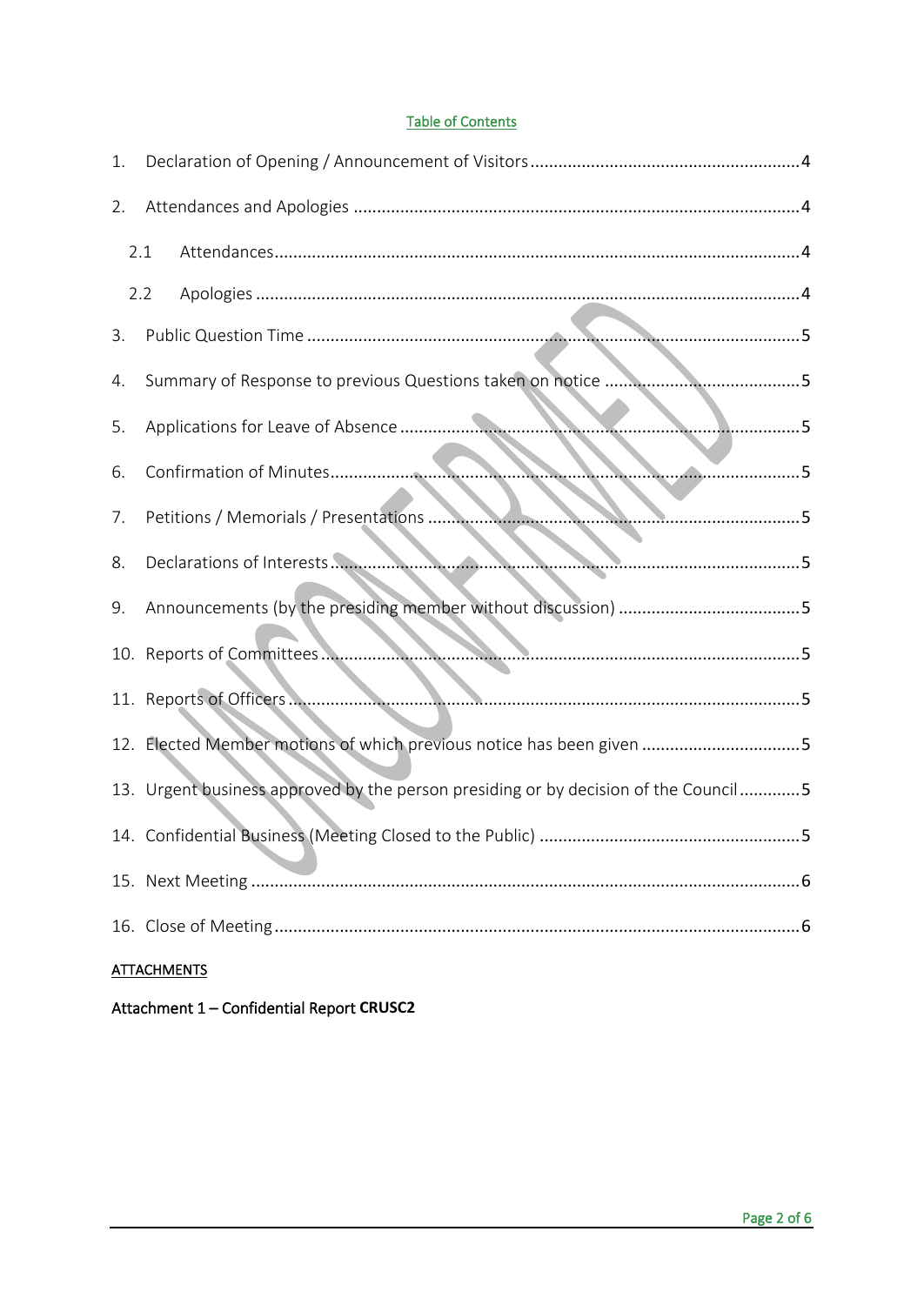

### VISION

To develop, implement and maintain innovative and sustainable waste reduction, recycling and landfilling services while managing waste facilities with best practice standards for the councils of the Wellington Region and beyond.

To provide sustainable waste minimisation, recycling and alternative waste treatment services to an informed community while reducing the environmental impact of waste and maximising the conservation of natural resources through reduced material use and increased resource recovery

### MISSION

To ensure the delivery of an integrated, cost-effective and environmentally sound waste management system and to promote sustainable community programs and policies ensuring that the health, diversity and productivity of the environment is maintained or enhanced for the benefit of future generations.

Reduce the environmental impact of waste and maximise conservation of natural resources through reduced overall material use and increased materials and energy recovery.

### VALUES

### Excellence:

To provide best practice facilities and waste services to our community through the development of quality controls and continuous improvements.

### Leadership:

Having a clear vision and direction, that engages with key stakeholders and our community.

### Integrity:

Acting with a level of trust, respect, honesty, hard work, communication and shared responsibility that is exhibited by its people.

### Accountability:

To ensure the collection and management of solid waste and recovered materials in an environmentally sound manner and in accordance with regulatory requirements and the Department of Water and Environmental Regulation licence conditions.

### Innovation:

Embrace new and better ways to achieve improved results through creativity, inventiveness and teamwork.

### Respect

We value diversity and respect and are committed to work towards integrating the principles of Equal Employment Opportunity and ensure that the work environment is free from harassment and discrimination. We value and respect all members of our community.

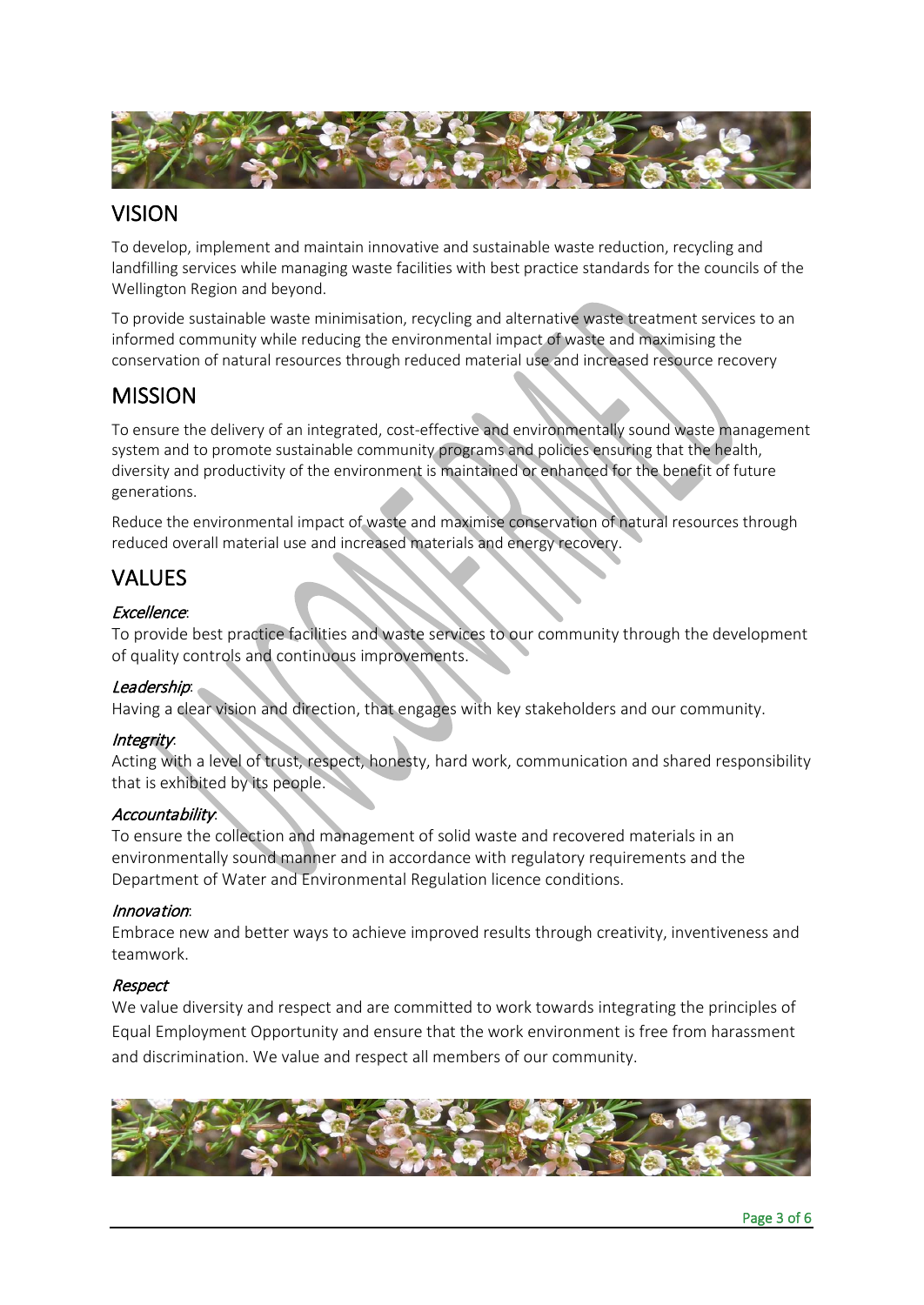## Bunbury-Harvey Regional Council Minutes

Minutes of the Ordinary Meeting of the Bunbury-Harvey Regional Council held in the Administration Complex, Stanley Road Waste Management Facility, Lot 45 Stanley Road, Wellesley on Thursday, 24 June 2021 at 4:15pm.

## **Minutes**

### <span id="page-3-0"></span>1. Declaration of Opening / Announcement of Visitors

The meeting was declared open by Cr Tresslyn Smith at 4:15pm.

These Minutes were confirmed as being true and correct by Council on Click here to enter a date. by Council Resolution: Click here to enter text.

 $\blacksquare$ 

l,

### **Cr Tresslyn Smith Mr Tony Battersby** Chairperson Chairperson Chairperson Chairperson

### <span id="page-3-2"></span><span id="page-3-1"></span>2. Attendances and Apologies

### 2.1 Attendances

| <b>Council Members:</b>                | Representing                              |  |  |
|----------------------------------------|-------------------------------------------|--|--|
| Cr Tresslyn Smith (Chairperson)        | City of Bunbury                           |  |  |
| Cr Karen Turner                        | City of Bunbury                           |  |  |
| Cr Wendy Dickinson                     | Shire of Harvey                           |  |  |
| Cr Wendy Giles                         | City of Bunbury                           |  |  |
| Cr John Bromham                        | Shire of Harvey                           |  |  |
| Executive Leadership Team (Non-Voting) | Representing                              |  |  |
| Mr Tony Battersby                      | Chief Executive Officer (BHRC)            |  |  |
| Ms Annie Riordan                       | Chief Executive Officer (Shire of Harvey) |  |  |
| Officers (Non-Voting)                  | Representing                              |  |  |
| Ms Karen McDonald                      | Finance Manager                           |  |  |
| Mrs Taryn York                         | Council Meeting Support Officer           |  |  |
| Others(Non-Voting)                     | Representing                              |  |  |
| Mr Gavin Harris                        | City of Bunbury                           |  |  |
| Mr Rick Lotznicker                     | Shire of Harvey                           |  |  |
| Mr David Ransom                        | City of Bunbury                           |  |  |

### <span id="page-3-3"></span>2.2 Apologies

Mr Mal Osborne Cr Tania Jackson Cr Jaysen Miguel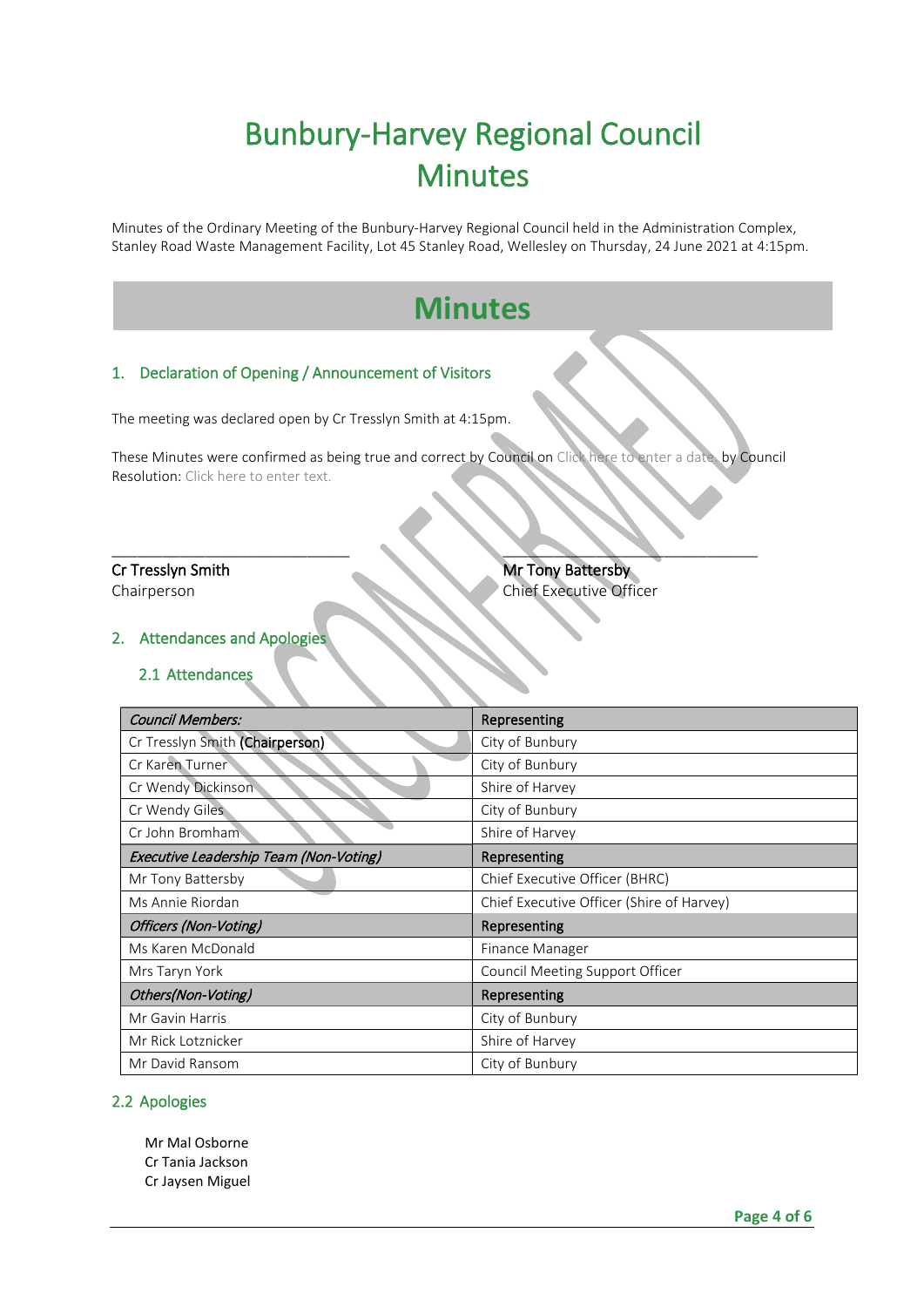- <span id="page-4-0"></span>3. Public Question Time NIL
- <span id="page-4-1"></span>4. Summary of Response to previous Questions taken on notice NIL
- <span id="page-4-2"></span>5. Applications for Leave of Absence NIL
- <span id="page-4-3"></span>6. Confirmation of Minutes NIL
- <span id="page-4-4"></span>7. Petitions / Memorials / Presentations NIL
- <span id="page-4-5"></span>8. Declarations of Interests NIL
- <span id="page-4-6"></span>9. Announcements (by the presiding member without discussion) NIL
- <span id="page-4-7"></span>10. Reports of Committees NIL
- <span id="page-4-8"></span>11. Reports of Officer NIL
- <span id="page-4-9"></span>12. Elected Member motions of which previous notice has been given NIL
- <span id="page-4-10"></span>13. Urgent business approved by the person presiding or by decision of the Council NIL

### <span id="page-4-11"></span>14. Confidential Business (Meeting Closed to the Public)

This report is confidential in accordance with section 5.23(2)(d) of the Local Government Act 1995, which permits the meeting to be closed to the public.

A confidential report and recommendation have been circulated to members under a separate cover (Confidential Report CRUSC2).